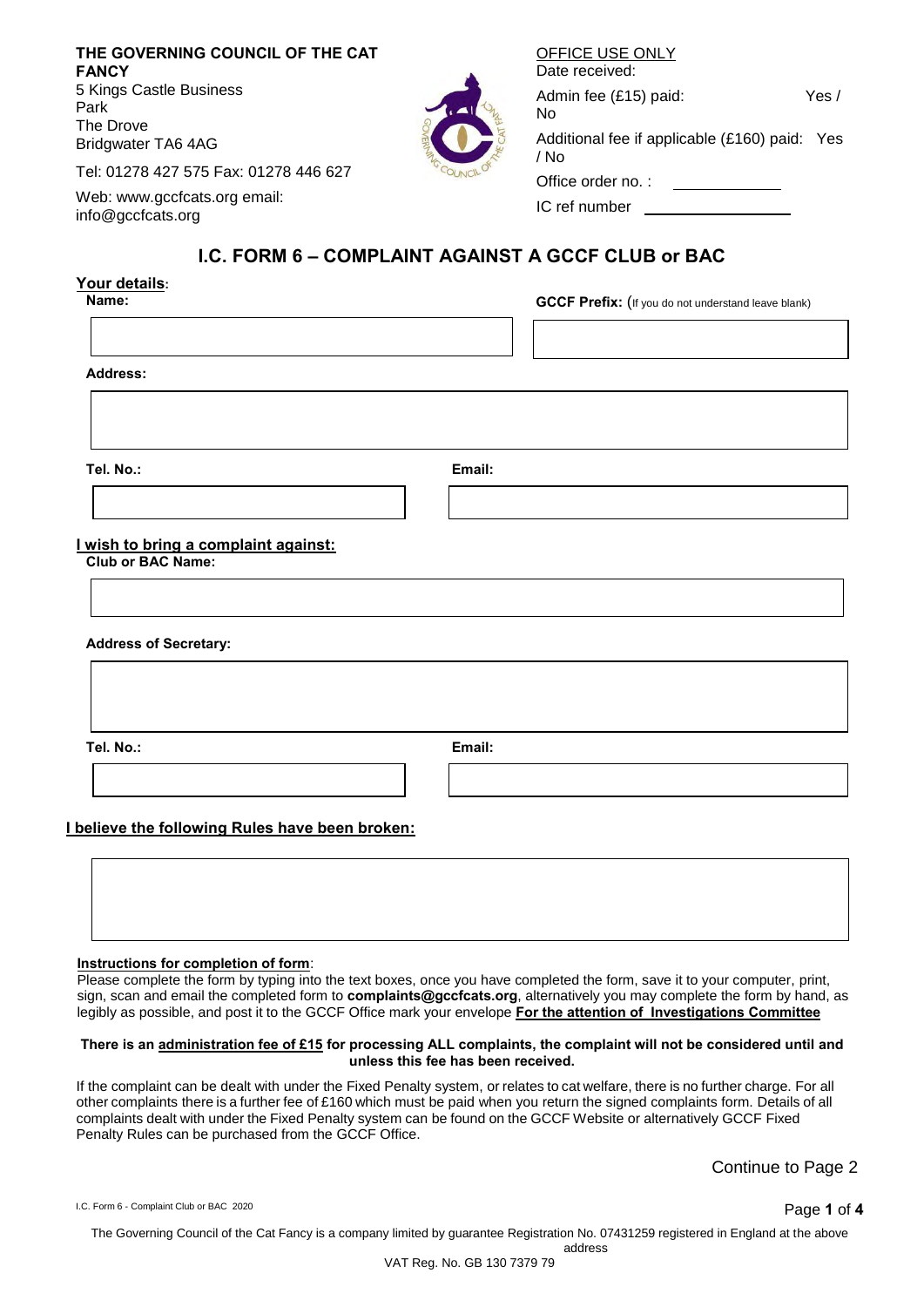## **DETAILS OF THE COMPLAINT:**

Continue to Page 3

I.C. Form 6 - Complaint Club or BAC 2020 **Page 2 of 4** 

The Governing Council of the Cat Fancy is a company limited by guarantee Registration No. 07431259 registered in England at the above address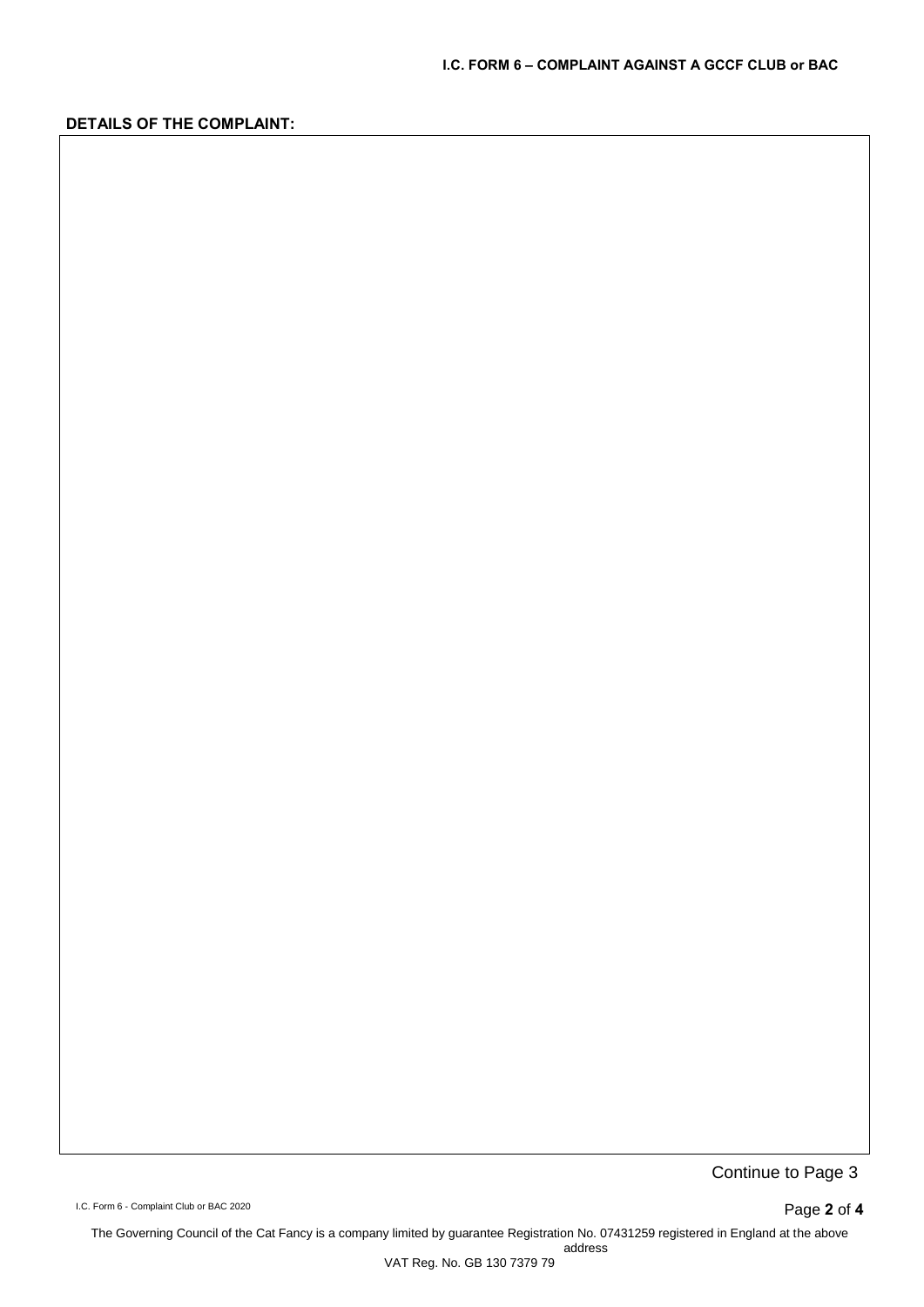**Continuation of Details of the Complaint:**

Continue to Page 4

I.C. Form 6 - Complaint Club or BAC 2020 **Page 3 of 4** 

The Governing Council of the Cat Fancy is a company limited by guarantee Registration No. 07431259 registered in England at the above address